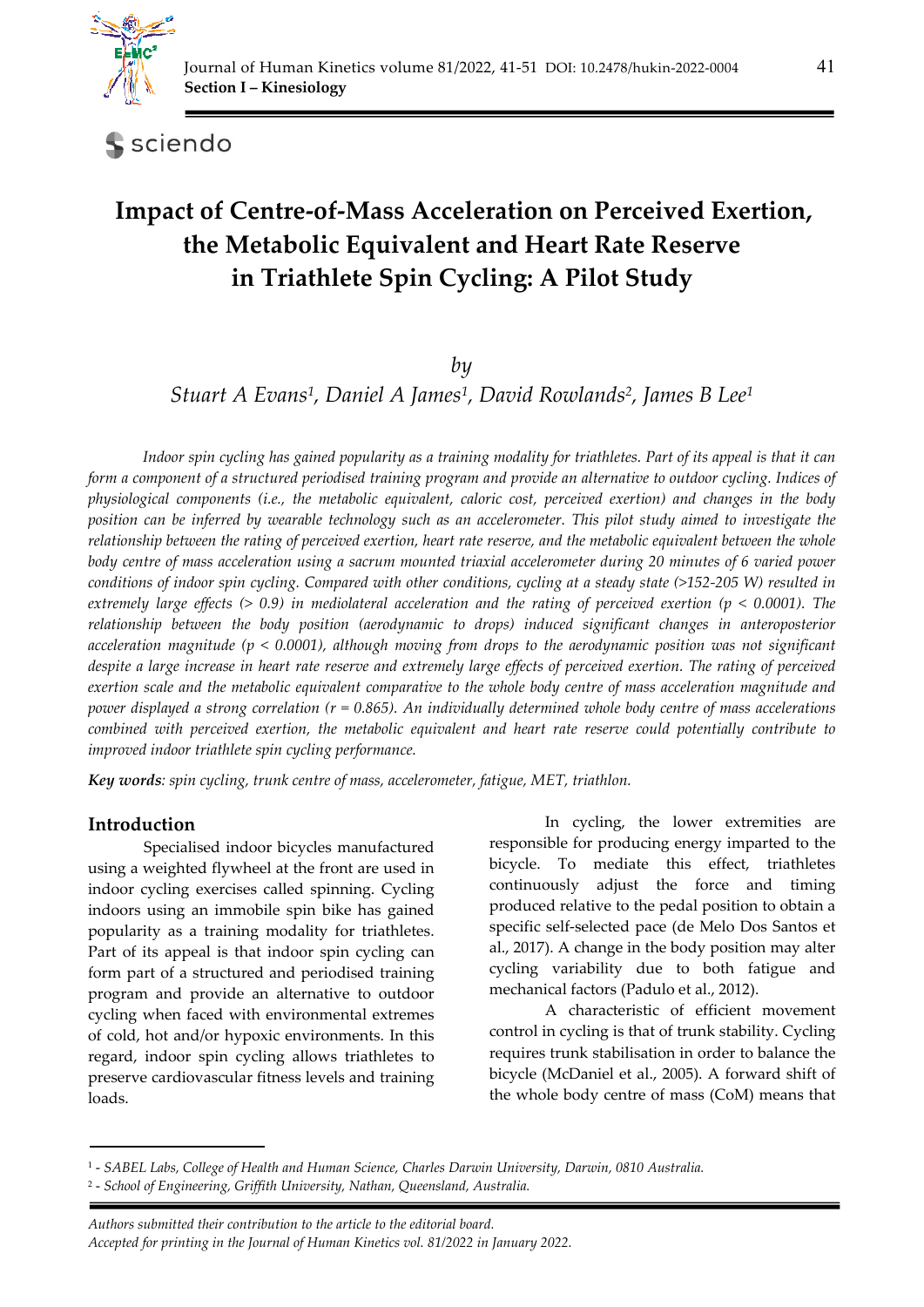the cyclist's body is less supported by the saddle and would require additional stabilisation from the trunk. Similarly, a change in the cycling position when moving from the drop handlebars to an aerodynamic position would alter the whole body CoM. A low level of core trunk muscle strength or stability can cause additional upper body movement. In this instance, the capacity of the lumbar-pelvic-hip complex to control trunk movement and preserve trunk stability can be compromised. Therefore, the core musculature may influence the kinematics and load-bearing capacity of the knee by determining what loads are transmitted from the trunk. Taken together, poor trunk strength or stability combined with increases in power output could cause excessive CoM acceleration leading to inefficient movement. The idea being that higher intensity levels are related with larger mediolateral force swaying (Rannama et al., 2017) with strenuous cycling decreasing stability in the anteroposterior direction (Wiest et al., 2011). Correspondingly, an increase in the workload necessitates additional upper body stabilisation (McDaniel et al., 2005).

During incremental, non-steady state exercise, a point is reached at which a participant's ventilation shows a non-linear increase, which is termed the ventilatory threshold (Ghosh, 2004). Relative to cycling, this threshold implies an effort that exceeds the steady state. In steady state cycling (i.e., changes to intensity vary only negligibly over a specified time), the forces involved in pedalling largely fluctuate throughout the crank cycle (Gregor, 2000). While these designs have been utilised to inform decision-making as to the effects of indoor cycling, studies involving steady state indoor cycling are limited in comparison.

A multi-method approach, including intensity measured as relative (i.e., as a percentage of maximal oxygen uptake,  $VO<sub>2max</sub>$ ) or absolute (as metabolic equivalent of tasks, METs), where one MET is defined as the resting metabolic rate (RMR), can be employed. Yet, this presents limitations as without direct measurements, the RMR is usually replaced by a 1-MET reference value of  $3.5$  ml  $O<sub>2</sub>$ kg<sup>1</sup>min<sup>1</sup> (Ainsworth et al., 2011). Absolute and relative energy expenditure – EE (kcal, kJ, MET) can be estimated by caloric cost. Although notwithstanding its own limitations, the MET is a method to indicate and compare the

absolute intensity and energy expenditure of different physical activities (American College of Sports Medicine, 2008); thus, the MET is a measurement of exertion intensity (Pollock et al., 1998) and has been used alongside the rating of perceived exertion (RPE) during graded cycle ergometer tests (Kasimary Çakir et al., 2012). The MET and RPE may be attractive due to their noninvasive nature, low cost, squad-wide concurrent measurement capability and time efficiency.

The relationship between the RPE and physiological markers such as the heart rate (HR) has been strongly correlated (Scherr et al., 2013) and often demonstrated during passive estimation and perceptually regulated procedures (Garcin et al., 1998). Measurement of the RPE remains of interest because the scale also predicts oxygen uptake (VO₂) (Wong et al., 2011). In cycling, the RPE is usually applied either as a means of estimating pre-selected power output or producing appropriate power output for a preselected RPE (Myles and Maclean, 1987). This method assumes that participants can adjust power output to match numerically anchored verbal expressions of effort.

The use of the RPE in the prescription of alternated power protocols during indoor spin cycling assumes a comparable relationship between indices of physiological mechanisms inclusive of the heart rate and heart rate reserve (HRR) usually measured during continuous laboratory tests. These relationships appear to follow identical trends for continuous and intermittent exercises with the same power output (Edwards et al., 1972). Yet, the influence of whole body CoM acceleration on these variables remains largely unexplored in spin cycling, particularly in the triathlete population.

An objective in cycling is to eliminate all unwanted postural movement and reduce unused force. This unwanted force measurement is possible using accelerometers. Advances in wearable technology have made the accelerometer the device of choice for measuring frequency, duration and intensity of activity (Sallis and Saelens, 2000) as they provide an objective assessment of energy expenditure (Crouter et al., 2018). The accelerometer presents as a tool to provide evidence for coaches and triathletes to monitor the trunk position via accelerations to the whole body CoM whilst performing varied spin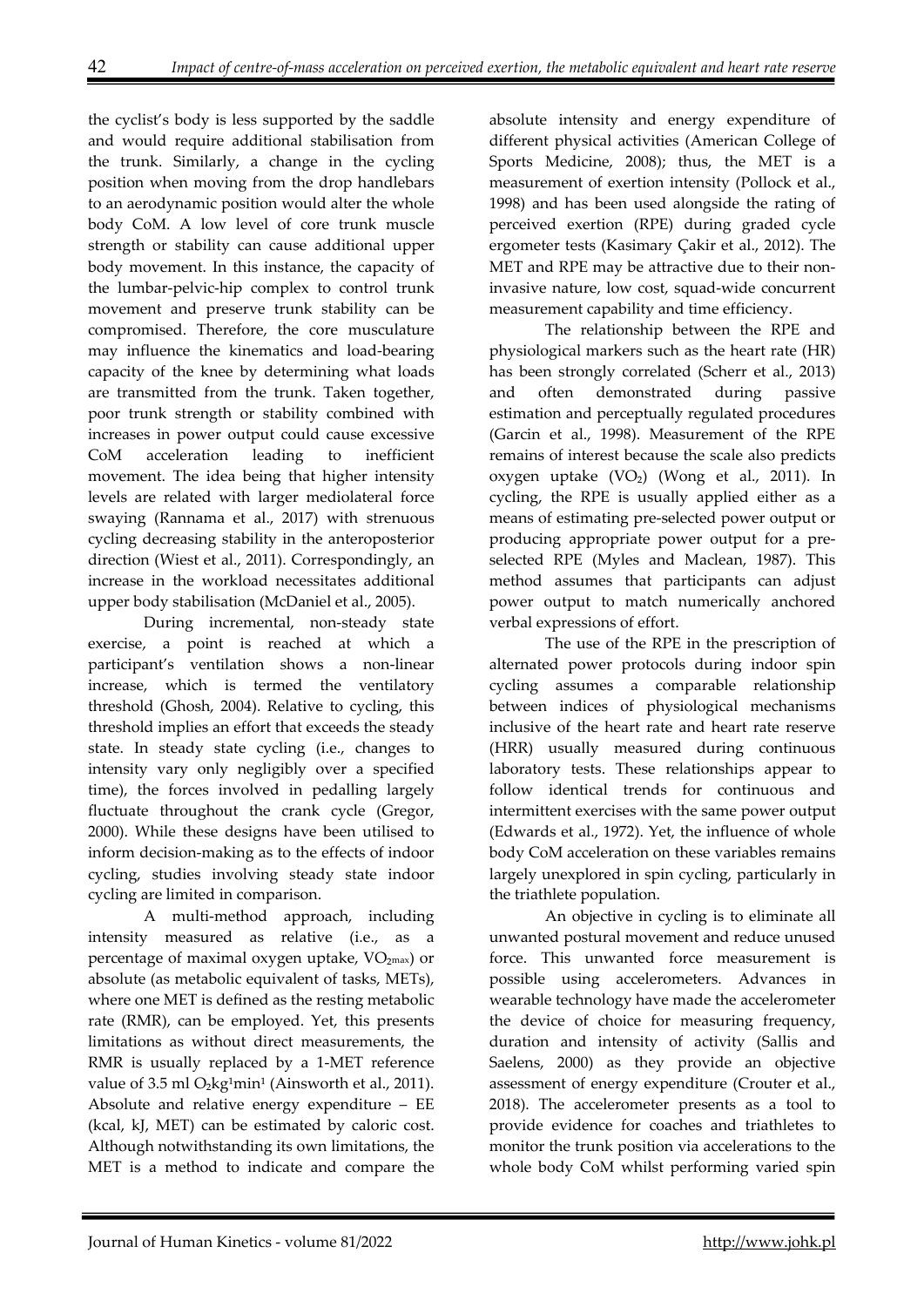cycling protocols during training and competition. Consequently, quantification of CoM acceleration can be detected. Therefore, the aims of this pilot study were to (1) identify any differences between two commonly used triathlete bicycle racing positions (aerodynamic and drops), which may cause variations to the whole body CoM; and (2) investigate the association between the whole body CoM, RPE, MET and HRR during steady state indoor spin cycling. Quantifying these variables could provide a better understanding of the functional significance of the whole body CoM in order for new insights into postural control mechanisms.

# **Methods**

This observational pilot study recorded accelerations to the whole body CoM in recreational triathletes during a characteristic spin cycling training session which was conducted in the triathlete's natural training environment. *Participants* 

# Four triathletes (3 males, 1 female) (mean  $\pm$  standard deviation [SD]; 31  $\pm$  8.8 years, 77  $\pm$  8.5 kg,  $178 \pm 0.59$  cm,  $8.7 \pm 3.71$  weekly training hours) were recruited through contact with the local triathlon club (Greensborough Triathlon Club). All participants were asymptomatic of illness and free from any acute or chronic injury, as established by the American College of Sports Medicine (2008) participant activity readiness questionnaire (PAR-Q). To be included participants had to be cycling at least 50 km a week and competing in triathlon for a minimum of 12 months. Participants were excluded if they were sensitive to double sided tape or had an

injury that might affect their riding kinematics. Written informed consent was provided, which was approved by Charles Darwin University Ethics Committee (HREC19028).

## *Procedures*

The magnitude of whole body CoM acceleration was continuously measured by a single triaxial accelerometer  $(52 \times 30 \times 12 \text{ mm})$ mass 23 g; resolution 16-bit, full-scale range 16 *g*, sampling at 100 Hz: SABEL Labs, Darwin, Australia) (James et al., 2011) which was attached between the L5 and S1 spinous process (Kavanagh et al., 2006) using double sided elastic adhesive tape (Medtronic Australasia Pty Ltd, Macquarie, NSW). This position was selected as it is the closest external point to the whole body CoM and the lowest point where a single measuring device can monitor left and right lower limb kinematic data (Winter et al., 2016). Each participant performed one indoor 20 min cycle which consisted of six different power output conditions (Watts) and two body positions (DP = drops, AO = aerodynamic) (Table 1).

The DP position is described as hands placed onto the bicycle drop bars with slight elbow flexion and trunk inclination. The AO position is described as using tri (aerodynamic) – bars with elbows on triathlon bars with a greater horizontal torso than the DP position (Figure 1).

Participants completed the cycling conditions at their customary training location. The room temperature was standardised and controlled at 19°C using a climate control system. Cycling was conducted in the evening with participants cooled with two ventilated fans and permitted 250 ml of water. For the bicycle set up, participants were asked to configure the handlebar and saddle position to their preferred settings on a Schwinn Carbon Blue bicycle (Schwinn Bicycles, Dorel Industries, Inc, Washington, USA) which consisted of a belt drive (122  $\times$  109  $\times$  51 cm). Strap-in pedals were used to replicate a typical training setting in order to limit potential confounding effects. Power output was displayed via the digital display unit on the bicycle which was maintained using visual feedback. When a change in power was required (i.e. at three minute epochs), participants were verbally instructed to adjust gear ratios that would sustain the level of intensity required. To ensure familiarly, power output was based on a typical training session. Participants were required to refrain from any strenuous exercise for 24 hours before testing. Prior to commencement, participants performed a selfselected 2 min warm-up at their freely chosen power output. Participants were asked to verbally signify exertion using the Borg 6-20 RPE scale (Borg, 1998) at the end of each epoch. Heart rate reserve (HRR) was estimated by extrapolation of the RPE by 10 to obtain individual beats per minutes (Borg, 1974). All participants had previous experience of RPE perceptual scaling. The accelerometer was controlled wirelessly by the principal author via a standard Hewlett Packard PC using a comprehensive MATLAB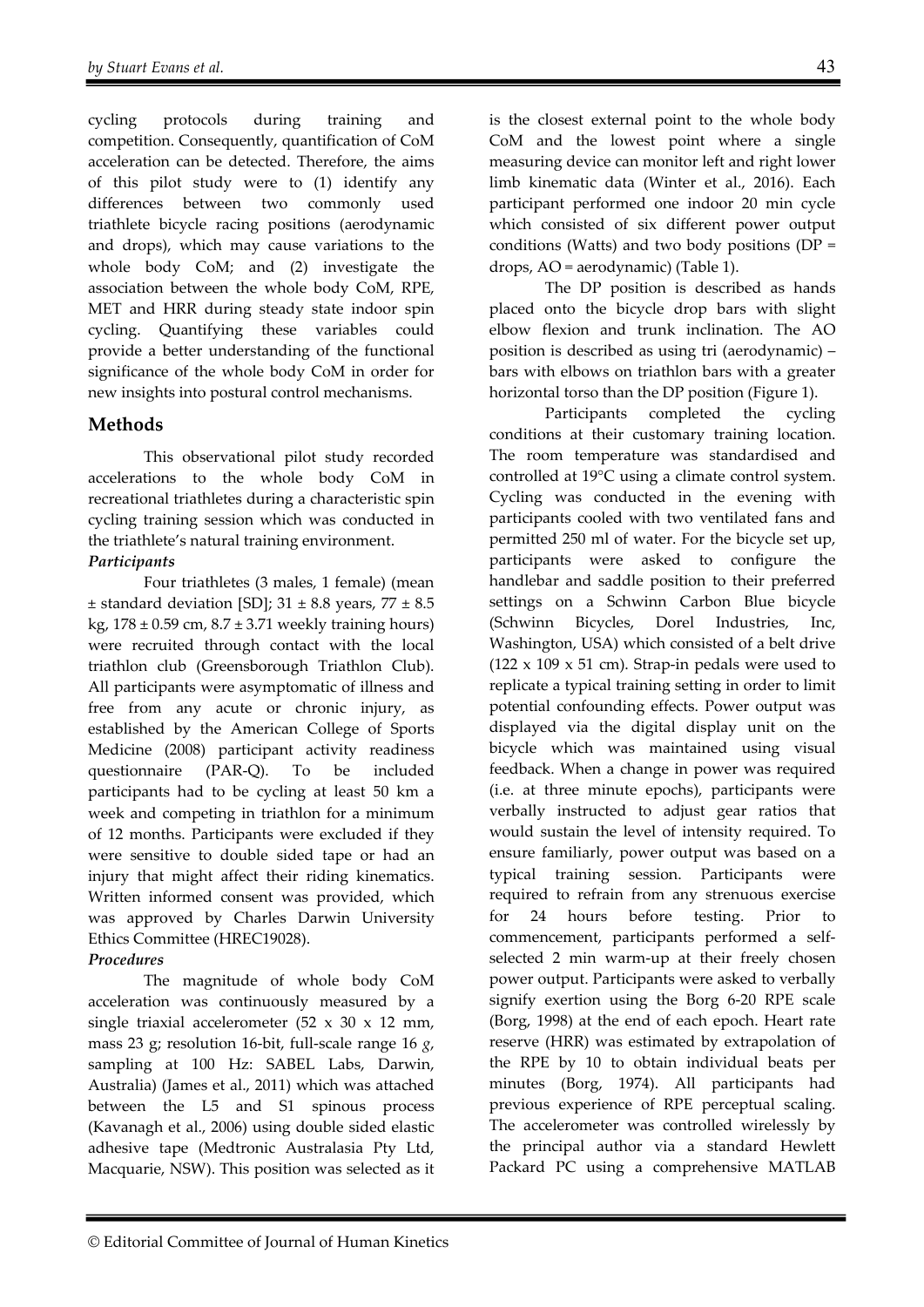Toolkit. This allowed for control of multiple accelerometers providing no restrictions during data capture. Data were subsequently downloaded from the accelerometers using a SABEL Sense software program (SABEL Sense 1.2\_x64, SABEL Labs) via a CSV file. Prior to cycling, the accelerometer was calibrated (Lee et al., 2018). The accelerometer was synchronised at the start and the end of each three minute epoch where the longitudinal (vertical), mediolateral and anteroposterior axis aligned with X, Y and Z, respectively. Data were recorded continuously.

### *Data analysis*

Cycling conditions and corresponding power changes were identified in the raw accelerometer data. Longitudinal acceleration (CoMLN = sqrt  $(X^2)$  was used to identify a change in posture and was identified when the acceleration magnitude began increasing towards its largest peak. Mediolateral acceleration (CoMML = sqrt  $(Y^2)$ ) was used to identify pedal strokes. For each epoch, whole body CoM acceleration magnitude (CoM*total* = sqrt (X² + Y²  $+Z<sup>2</sup>$ )) was then hand scored to obtain a 60 s average in order to attain a true reflection of steady state cycling. To obtain the MET compendium codes to be included in our study, researchers from this paper reviewed the 2011 Compendium of Physical activities (Ainsworth et al., 2011) to select the description which best matched the activities. The MET values were subsequently classified as: (1) conditioning exercise bicycling, stationary, 8.8 MET (101–160 W, vigorous effort); (2) conditioning exercise bicycling, stationary, 11 MET (161–200 W, vigorous effort); (3) conditioning exercise bicycling, stationary, 14.0 MET (201–270 W, very vigorous effort). To convert mph to kilometres per hour (km/h) a conversion factor of 1.609344 was applied to ensure consistency with the digital display screen on the Schwinn bicycle. To obtain a 60 s average, the caloric cost was calculated according to Equation 1:

## $MET = 3.5 + w (ky)/200$

#### **Equation 1**

*where MET is multiplied by oxygen uptake (VO₂) of approximately* 3.5 O<sub>2</sub>*kg*<sup>1</sup>min<sup>-1</sup> ml/kg/min<sup>-1</sup> multiplied *by weight in kilograms.*

#### *Statistical Analysis*

Prior to any inferential statistical analyses,

descriptive statistics were checked for normality using quantile–quantile plots. Statistical analysis was completed using Analyse-it (Leeds, United Kingdom, version 4.92). Results correspond to the mean  $\pm$  SD. The analysed variables were: (1) mean value of whole body CoM acceleration magnitude; (2) mean value of the MET and caloric cost; (3) mean value of the RPE; and (4) the contribution of both drops and aerodynamic position to all analysed variables. Values were tested using 95% confidence intervals (CI) and threshold values classified as 0.1–0.3 (small), >0.3– 0.5 (moderate), >0.5–0.7 (large), >0.7–0.9 (very large) and >0.9 (extremely large) (Hopkins et al., 2009). A paired-sample *t* test assessed differences in variables with an alpha (α) level set at 5% (*p* < 0.05). Two SD represents the expected change in whole body CoM acceleration given a  $2 \pm SD$ change in power, or otherwise the change from a typically low (−1 SD). The Pearson's productmoment correlation coefficient (*r*) measured the strength of the relationship between the dependent variable of the MET and both the whole body CoM acceleration and distinct magnitudes (i.e., longitudinal, CoMLN) along with the RPE and HRR.

## **Results**

All participants completed the six cycling conditions. Effect sizes revealed mostly small differences in both longitudinal and anteroposterior acceleration (< 0.2) throughout all conditions. The exception was found from epoch 8–11 min to 11–14 min performed at 152–205 W with extremely large effects (> 0.9) for all acceleration magnitudes as well as the RPE and HRR, the latter with greater variability given the disparity in standard deviation (Table 2).

There was a large effect in longitudinal acceleration as power increased to 206–246 W (epoch 14–17 min) with a slight decrease in mediolateral and anteroposterior acceleration compared to 11–14 min. There were no significant differences between whole body CoM acceleration and MET (*t* = -1.50, *p* < 0.05) and RPE (*t* = -1.50, *p* < 0.05). In relation to the RPE, when participants reported an RPE 13 they were cycling at higher power output (>206–246 W) which resulted in extremely large effects. Switching from the drops to the aero hand position (2–5 min to 5–8 min) caused a decrease in triaxial CoM accelerations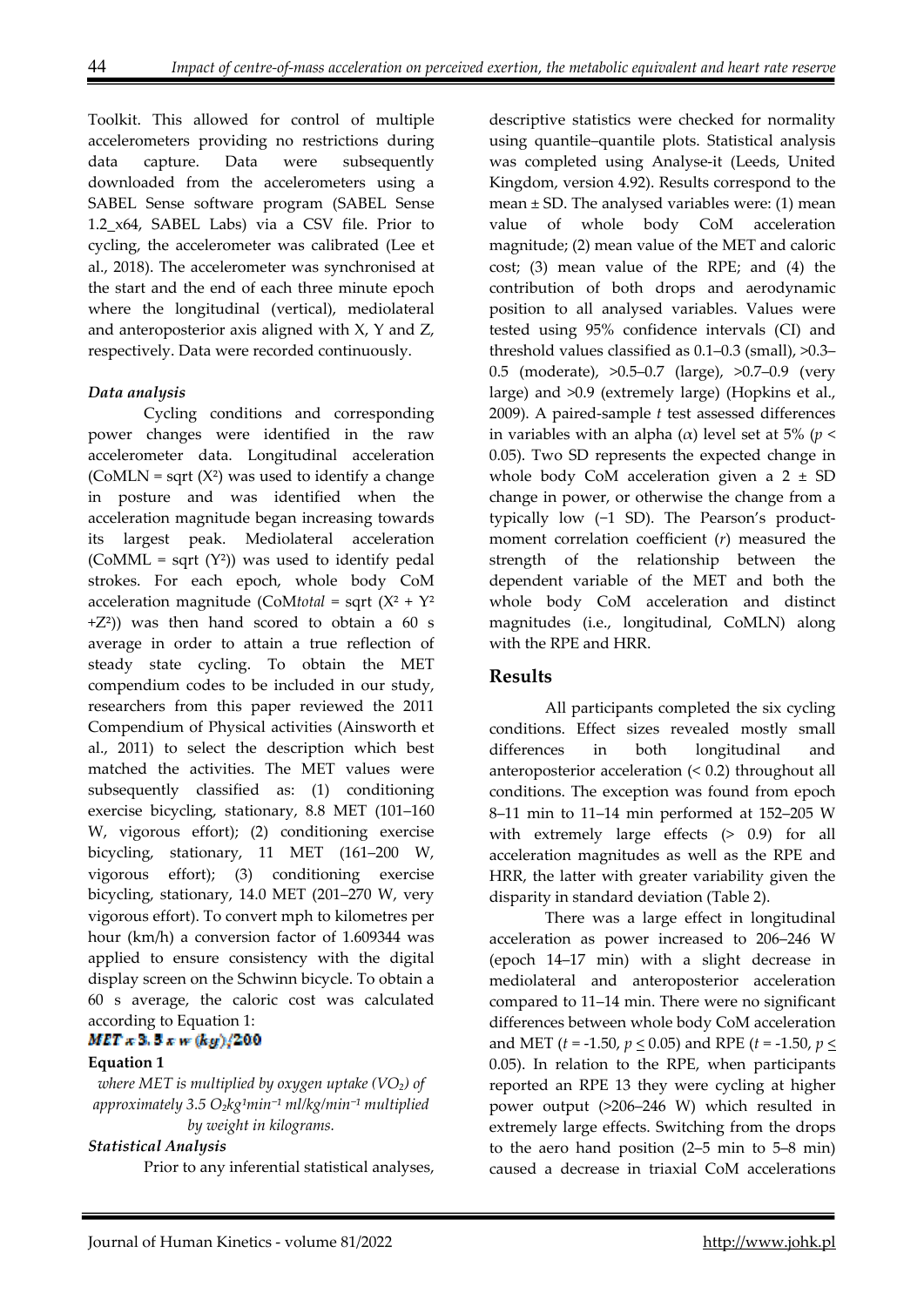with an inverse relationship seen in the RPE and HRR (difference between means 5 and 27.5, respectively). When participants changed from the aero to the drops hand position (minutes 14 through to minutes 20) an extremely large effect occurred in the anteroposterior direction (> 0.9) (Figure 2).

There were strong correlations between whole body CoM acceleration, MET and RPE (*r* = 0.865,  $p \leq 0.0001$ ) that yielded the equation:

> MET = 238.7 + 0.605 RPE - 4.191 whole body CoM acceleration m/s<sup>2</sup>

Replacing MET for caloric cost resulted in an equally strong correlation ( $r = 0.853$ ,  $p \le 0.0001$ ) (Figure 3).

#### **Discussion**

This study investigated the relationship between whole body CoM acceleration, energy expenditure determined by the metabolic equivalent (MET), the rating of perceived of exertion (RPE) and heart rate reserve (HRR) during a typical triathlete indoor spin cycling training session. Power and the body position were varied to identify differences in acceleration patterns. The major experimental finding was that of extremely large effects pertaining mediolateral acceleration during six minutes of steady-state cycling at 152-205 W as well as concurrent increases in longitudinal and anteroposterior CoM acceleration along with the RPE and the MET (Table 2). Additionally, switching from an aero to drops hand position induced extremely large effects in anteroposterior acceleration. Together, these combined variables

may affect steady state triathlete spin cycling performance of longer duration.

 Variations in mediolateral acceleration were most salient at epochs 8–11 min to 11–14 min which corresponded to constant power output of >152-205 W. Although this period of steady state cycling implies a sustainable, moderate effort which is below the lactate threshold (Ghosh, 2004), the effect of individual training status should be considered. In this instance, individual training volume and hours dedicated to cycling could have influenced results. It is also possible that gender-related differences in the pelvic tilt could arise, in part, from the bicycle set-up that was used. In particular, participants were asked to configure the handlebar and saddle position to their preferred settings, meaning that the change in the body position (i.e., from drops to aero) may not have been correctly configured, which may have required the female participant to rotate further forward when moving to the drops position. Along this line, gender-related differences in pelvic orientation when changing the body position have been observed with females exhibiting a greater anterior tilt in the drops position compared with males (Sauer et al., 2008). This could explain the high dispersion of standard deviation observed in the current study, noticeable in both longitudinal and anteroposterior magnitudes relative to increases in power. As the absolute magnitude of CoM acceleration would likely change between genders, further research is warranted to assess changes in performance settings.

| Table 1<br>Protocol to assess body CoM acceleration, RPE, MET, HRR at 6 spinning conditions. |             |           |                                                                                     |             |             |             |  |
|----------------------------------------------------------------------------------------------|-------------|-----------|-------------------------------------------------------------------------------------|-------------|-------------|-------------|--|
|                                                                                              |             |           | $FCPO = freely chosen power output; DP = drops position; AO = aerodynamic position$ |             |             |             |  |
| Epoch<br>(minutes)                                                                           | $2-5 min$   | $5-8$ min | $8-11$ min                                                                          | $11-14$ min | $14-17$ min | $17-20$ min |  |
| Power<br>(Watts)                                                                             | <b>FCPO</b> | <150      | $>152-205$                                                                          | $>152-205$  | $>206-246$  | <b>FCPO</b> |  |
| Position                                                                                     | DP          | AO        | AO.                                                                                 | AO          | AO          | DP          |  |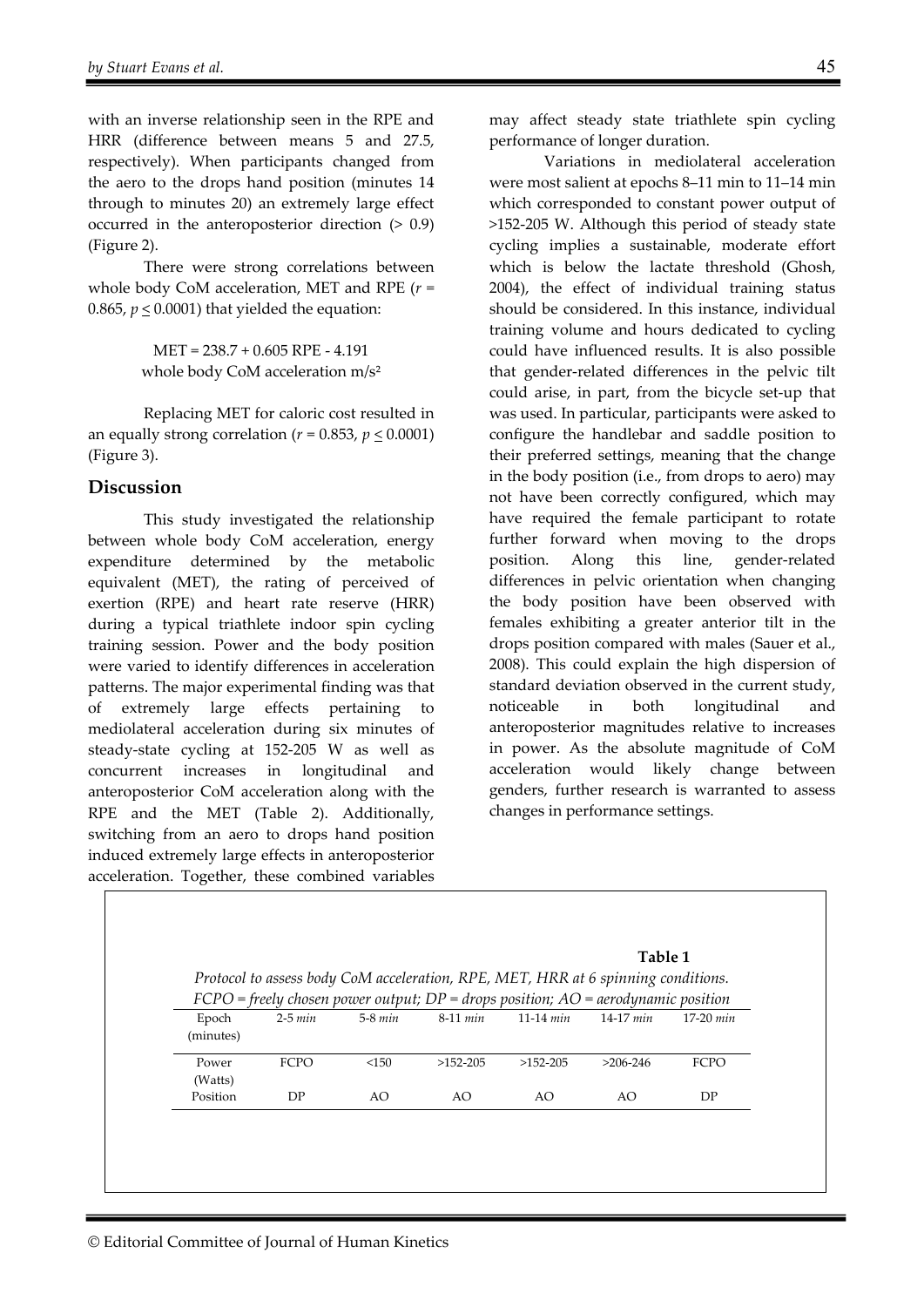|            |           | Mean $\pm$ SD and effect size for CoM acceleration magnitude (m/s <sup>2</sup> ), RPE, MET |          |                                            | Table 2                           |  |
|------------|-----------|--------------------------------------------------------------------------------------------|----------|--------------------------------------------|-----------------------------------|--|
|            |           |                                                                                            |          | and HRR, stratified by epoch and condition |                                   |  |
|            |           | **Epoch 2-5 min (FCPO)                                                                     |          | *Epoch 5-8 min <150 w                      | <b>Threshold Effect Size (ES)</b> |  |
| Direction  | Mean      | ± SD                                                                                       | Mean     | ± SD                                       | Descriptor                        |  |
| X          | 25.19     | 3.28                                                                                       | 24.50    | 3.31                                       | $-0.2$ (small)                    |  |
| Υ          | 1.35      | 1.36                                                                                       | 0.74     | 0.62                                       | -0.5 (moderate)                   |  |
| Ζ          | 12.83     | 6.39                                                                                       | 12.06    | 5.51                                       | $-0.1$ (small)                    |  |
| <b>RPE</b> | 6.75      | 0.50                                                                                       | 11.75    | 1.89                                       | >0.9 (extremely large)            |  |
| HRR (bpm)  | 67.5      | 5.00                                                                                       | 95.00    | 17.32                                      |                                   |  |
| MET        | 6.00      |                                                                                            | 6.00     |                                            |                                   |  |
|            |           | ** Epoch 5-8 mins <150 w                                                                   |          | *Epoch 8-11 mins 152-205 w                 |                                   |  |
| X          | 24.50     | 3.31                                                                                       | 24.74    | 4.10                                       | $0.1$ (small)                     |  |
| Υ          | 0.74      | 0.62                                                                                       | 0.77     | 0.59                                       | $0.1$ (small)                     |  |
| Ζ          | 12.06     | 5.51                                                                                       | 14.34    | 8.46                                       | $0.1$ (small)                     |  |
| <b>RPE</b> | 11.75     | 1.89                                                                                       | 11.75    | 1.89                                       | $0.1$ (small)                     |  |
| HRR (bpm)  | 95.00     | 17.32                                                                                      | 117.5    | 18.93                                      |                                   |  |
| MET        | 6.00      |                                                                                            | 8.00     |                                            |                                   |  |
|            |           | *Epoch 8-11 mins<br>152-205 w                                                              |          | *Epoch 11-14 mins<br>152-205 w             |                                   |  |
| X          | 24.74     | 4.10                                                                                       | 24.90    | 4.07                                       | >0.9 (extremely large)            |  |
| Υ          | 0.77      | 0.59                                                                                       | 1.24     | 1.05                                       | >0.9 (extremely large)            |  |
| Ζ          | 14.34     | 8.46                                                                                       | 14.39    | 8.17                                       | >0.9 (extremely large)            |  |
| <b>RPE</b> | 11.75     | 1.89                                                                                       | 12.25    | 1.50                                       | >0.9 (extremely large)            |  |
| HRR (bpm)  | 117.5     | 18.93                                                                                      | 122.5    | 15.00                                      |                                   |  |
| MET        | 8.00      |                                                                                            | 8.00     |                                            |                                   |  |
|            |           | *Epoch 11-14 mins<br>152-205 w                                                             |          | *Epoch 14-17 mins<br><206-246 w            |                                   |  |
| X          | 24.90     | 4.07                                                                                       | 25.42    | 4.29                                       | >0.9 (extremely large)            |  |
| Υ          | 1.24      | 1.05                                                                                       | 0.53     | 0.40                                       | >0.9 (extremely large)            |  |
| Ζ          | 14.39     | 8.17                                                                                       | 12.86    | 8.43                                       | >0.9 (extremely large)            |  |
| RPE        | 12.25     | 1.50                                                                                       | 12.50    | 1.00                                       | >0.9 (extremely large)            |  |
| HRR (bpm)  | 122.5     | 15.00                                                                                      | 125.00   | 10.00                                      |                                   |  |
| MET        | 8.00      |                                                                                            | 10.00    |                                            |                                   |  |
|            |           | *Epoch 14-17 mins<br>$<$ 206-246 w                                                         |          | **Epoch 17-20 FCPC                         |                                   |  |
| X          | 25.42     | 4.29                                                                                       | 25.14    | 3.68                                       | $<0.1$ (small)                    |  |
| Υ          | 0.53      | 0.40                                                                                       | 0.50     | 0.48                                       | $<0.1$ (small)                    |  |
| Ζ          | 12.86     | 8.43                                                                                       | 14.20    | 7.15                                       | >0.9 (extremely large)            |  |
| <b>RPE</b> | 12.50     | $1.00\,$                                                                                   | 12.50    | 1.73                                       | $<0.1$ (small)                    |  |
| HRR (bpm)  | 125.00    | 10.00                                                                                      | 125.00   | 17.32                                      |                                   |  |
| MET        | $10.00\,$ |                                                                                            | $8.00\,$ |                                            |                                   |  |

*\*\* performed in a drops position. bpm = beats per minute*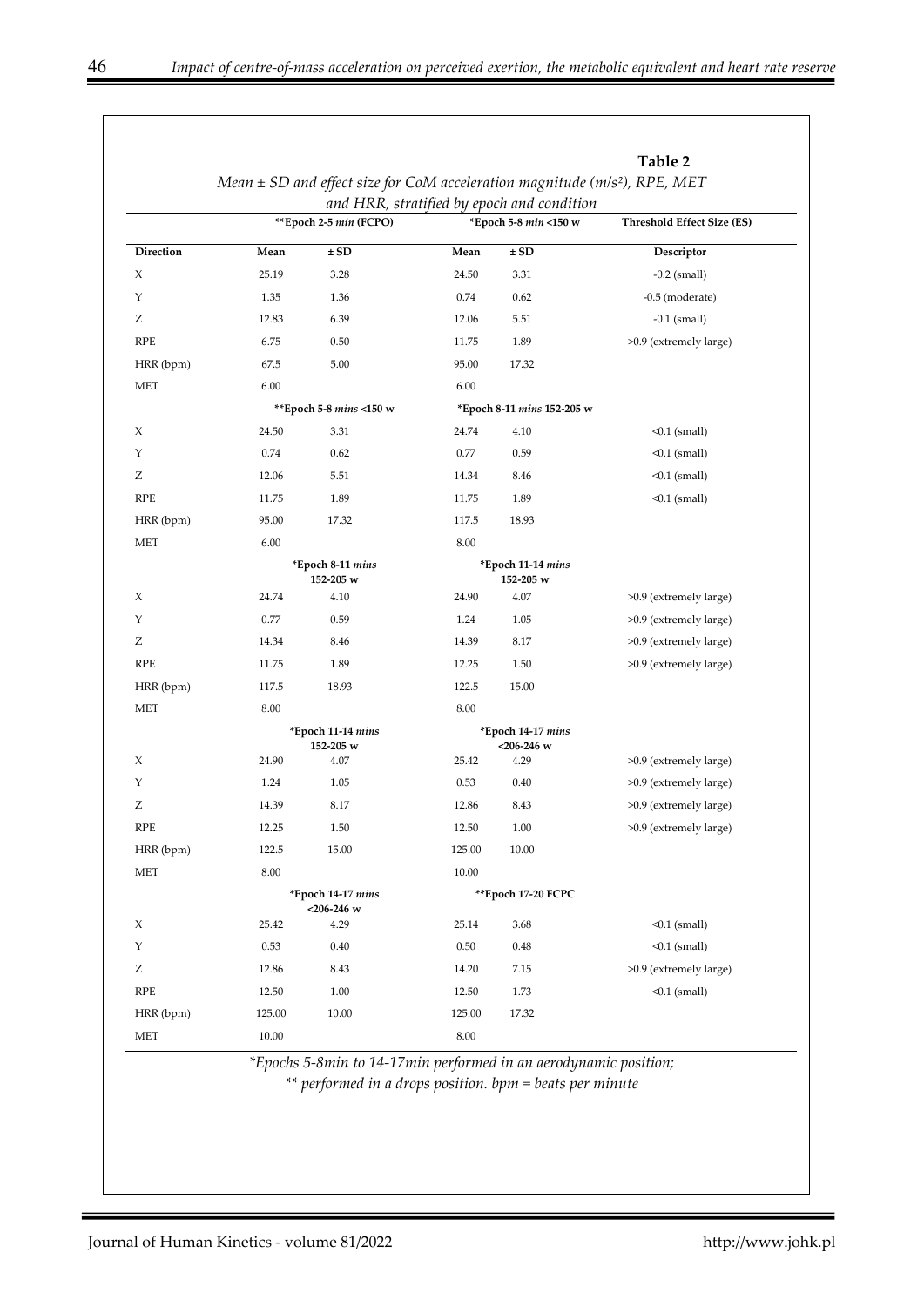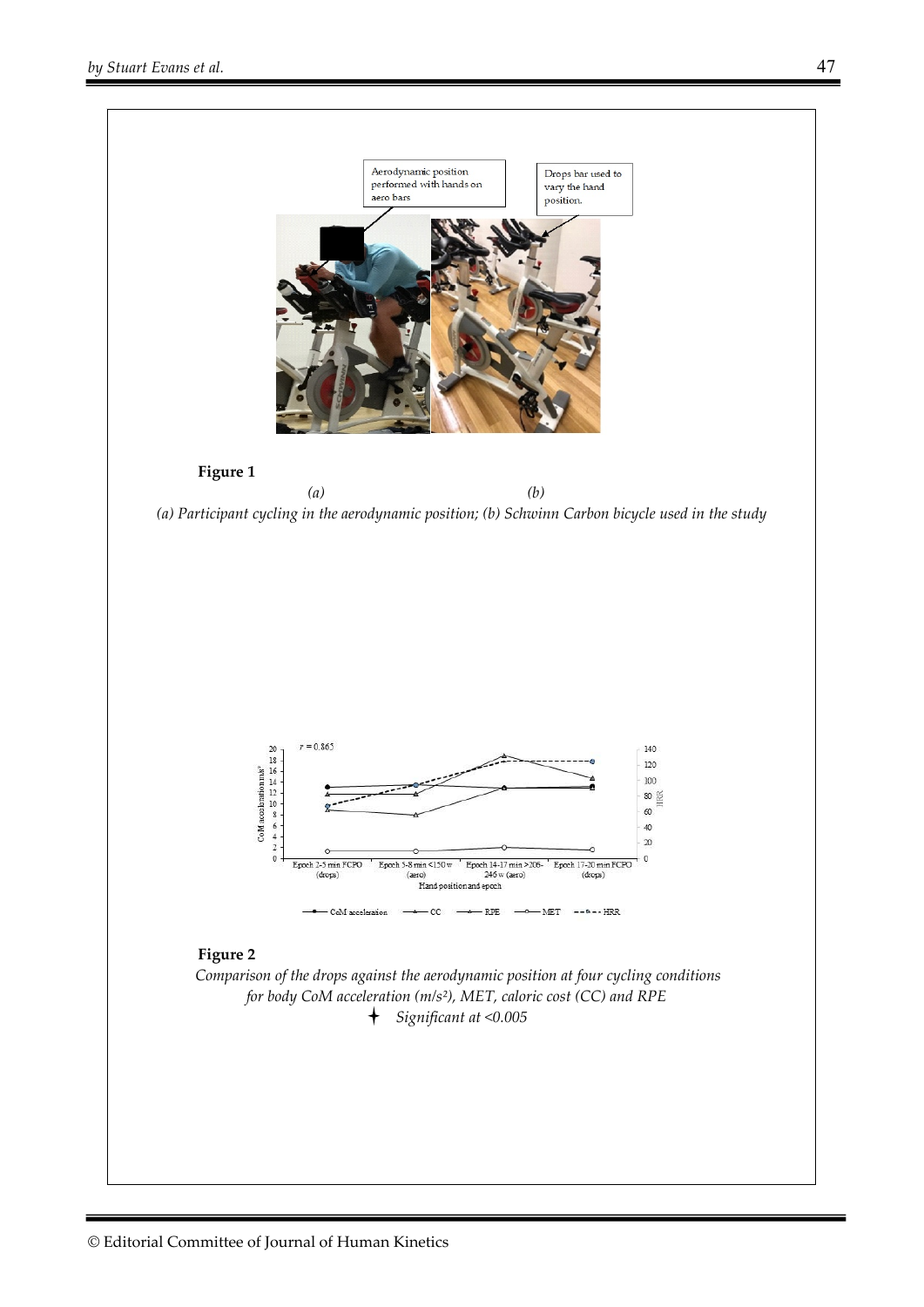

In the current study, participants exhibited small effects in mediolateral acceleration when moving from the aero to drops hand position towards the end of the protocol. Regarding this change, as power went from high values of 206-246 W in aero cycling to freely chosen power in the drops, it is feasible that participants deliberately selected a lower power range as the protocol neared conclusion to anchor the perceptual exertion range (Figures 2 and 3). If, instead, the differences were attributable to anatomical factors, these did not seem to be captured by simple measures of acceleration magnitude. However, anteroposterior trunk acceleration could explain intraindividual differences in CoM motion because of the high magnitudes observed during the final minutes of cycling. This potentially represents the gross motion of the participant's CoM around the anteroposterior axis. Equally, the possibility of poor trunk strength cannot be ruled out. A low level of core muscle strength can cause greater upper movement (Rannama et al., 2017). This would suggest a destabilising effect of the trunk and inefficient movement patterns leading to increases in whole body CoM acceleration.

The data in the current study suggest that triathletes increased whole body CoM acceleration magnitude during constant power as evidenced through minutes 8-11 to 14-17, respectively. The absolute increase in whole body CoM acceleration magnitudes combined with the RPE, the MET and HRR suggest an increase in participants' work. Thus, the power transfer from the trunk to the lower body would increase with power due to an increase in hip reaction force, a result consistent with that found by others (Costes et al., 2015; Mestdagh, 1998). This warrants the need to quantify postural deviations to determine the influence of stability as it is currently unknown whether consistent trends would emerge for extended duration of spin cycling. Along this line, a structured strength and conditioning program with the focus on core trunk and hip strength may also reduce these effects.

In order to address whether whole body CoM acceleration was affected by changes in the body position and power, values were obtained at freely chosen power output at the commencement and conclusion of the protocol. When the stabilising role of the trunk is considered, reduced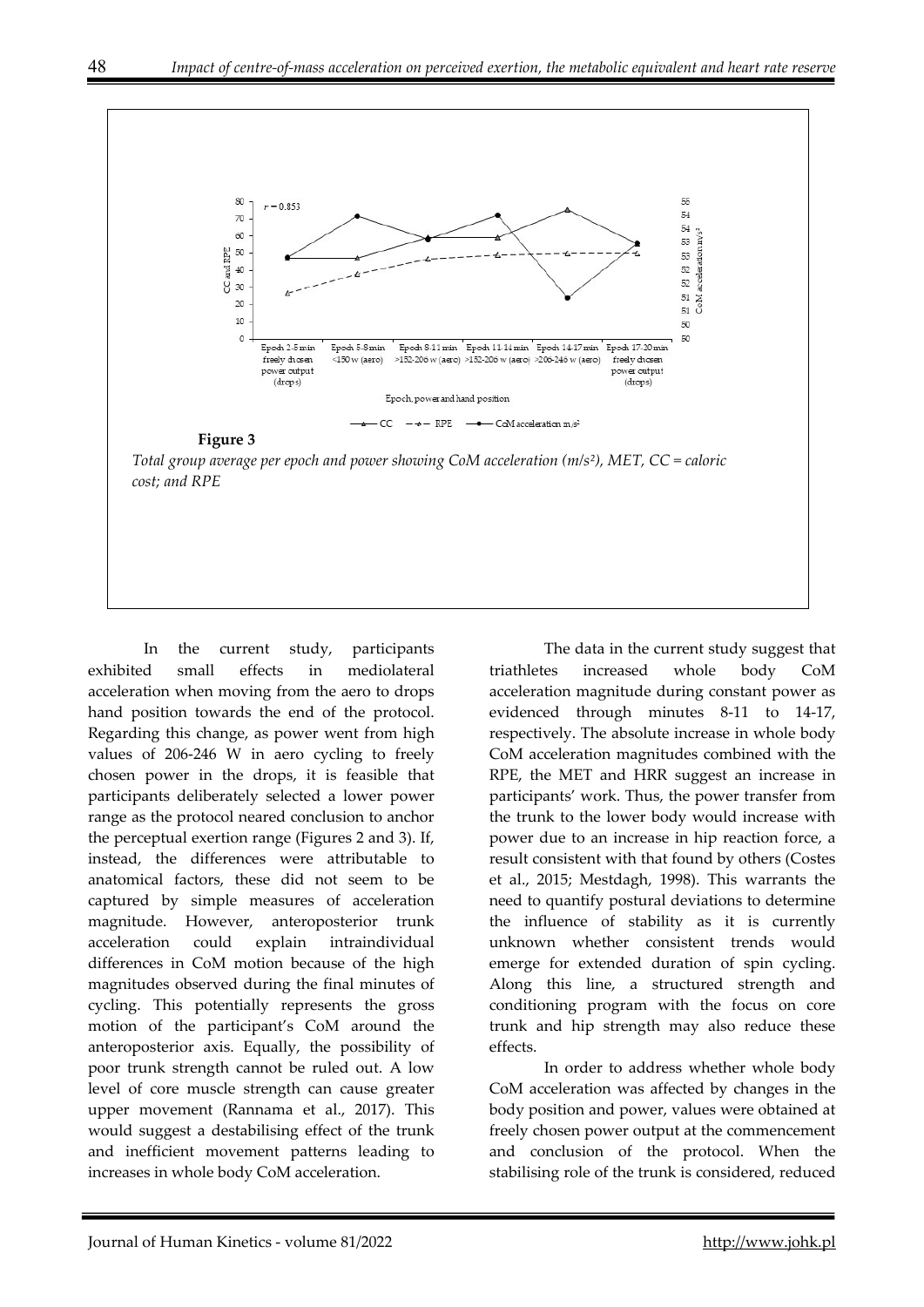trunk lean can occur early as muscle fatigue can precede changes in trunk lean and trunk range of motion (Dingwell et al., 2008). Similarly, a significant compensatory effect on movement kinematics without alterations in pedalling would occur (Abt et al., 2007). Thus, it is possible that a similar attributable effect occurs through whole body acceleration of the CoM which may contribute to greater acceleration magnitudes and the RPE with a corresponding reduction in power.

The concomitant increases in the MET, RPE and HRR put increased emphasis on the blended physiological and temporal kinematics relationship. This is comparable to that reported by Zinoubi et al. (2018) and supports the premise that the RPE is associated with physiological variables (Kasimay Çakir et al., 2012). Although this increase was consistent until <206–246 W at which point the RPE levelled to a freely chosen cadence at minutes 17–20, an increase in the workload would theoretically lead to higher activation of the majority of muscles and therefore CoM trunk acceleration. As the RPE increases with fatigue (Rietjens et al., 2005), taken together with an increase in whole body CoM acceleration and power, it is plausible that excessive accelerations of the CoM could provide a technique to investigate postural changes during frequent spin cycle training sessions. Future research should determine variables which reflect muscular, whole body CoM acceleration and RPE status. Nevertheless, it is important to note that the RPE is affected not only by physical stress, but also psychological stress (Kumar et al., 2013), and therefore, the changes seen in HRR in the present study may also provide information not only on whether the athlete is physically able to train, but their mental readiness (i.e., holistic psychophysiological athlete preparedness). Furthermore, at submaximal levels exertion could be due to neurological alterations owing to reduced force despite increases in perception of effort (Noakes and St Clair Gibson, 2004). However, care must be taken when interpreting these results as data from the current study show the effect of a single cycling session with no direct measure of neuromuscular fatigue markers obtained.

This study provides information relevant for plausible associations between triathlete steady state spin cycling, whole body CoM

acceleration, HRR, RPE and the MET. Although observable trunk movement can be indicative of an incorrect saddle position, it would be anticipated that increases in the RPE and the MET would ensue due to incremental increases in power. Notably, if participants increased power a concurrent increase in muscular force would occur which would conceivably increase the amount of mechanical work. Although insufficient to completely explain the increase in the RPE or to indicate its effects on whole body CoM acceleration, spin cycling performance and postural control, the use of musculoskeletal modelling to simulate pedalling and body acceleration during higher intensities may provide greater insights.

Whereas Galy et al. (2003) required cycling to fatigue, compared to the moderately short and non-fatiguing protocol used in this pilot study, it is challenging to draw conclusions. The use of steady state spin cycling negated participants performing a fatiguing bout of cycling, as might be experienced in a triathlon race. Whilst diligence must be applied to assess how kinematics might change with greater levels of intensity, this information, along with systematic evaluation of triaxial CoM acceleration distributions, could prove useful for training interventions.

## **Practical implications**

The findings of this study have practical implications for coaches and triathletes. The quantification of energy expenditure based on accelerometric data in triathletes during a representative training session could be a useful and cost-effective metric to use in a real-time setting. This will ensure coaches and athletes can monitor and adjust whole body trunk CoM motion in accordance with the RPE, HRR and the MET efficiently throughout training.

# **Conclusions**

An accelerometer, in combination with the RPE, the MET and HRR, may provide a practical, non-invasive, accessible and economically valid tool to monitor whole body CoM acceleration in triathletes. The use of a simple and highly accessible accelerometer tool means coaches and athletes can adopt the methods used within the study at minimal expense and without extensive training. This pilot study sets the foundation for further evaluation of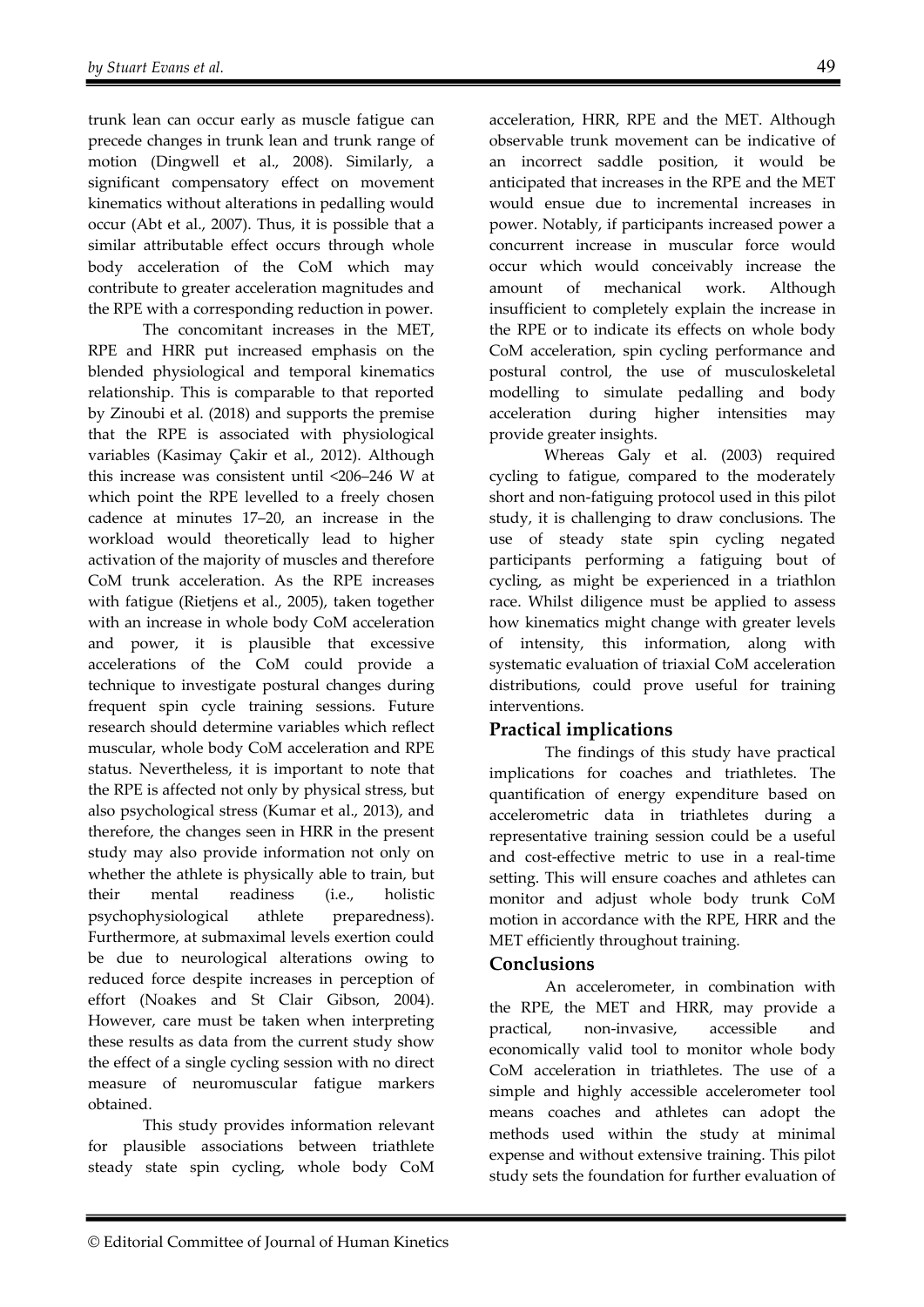a sensor-based approach to trunk CoM acceleration in triathlon cycling in order to take

the measures reported here towards greater reductions in trunk accelerations.

#### **Acknowledgements**

The authors would like to thank the triathletes from Greensborough Triathlon Club who volunteered for this study.

#### **References**

- Abt, J., Smoliga, J., Brick, M., Jolly, J.T., Lephart, S.M., & Fu, F.H. (2007). Relationship between cycling mechanics and core stability*. Journal of Strength and Conditioning*, 21, 1300-1304.
- Ainsworth, B.E., Haskell, W.L., Whitt, M.C., Irwin, M.L., Swartz, A.M., Strath, S.J., O'Brien, W.L., Bassett, D.R. Jr., Schmitz, K.H., Emplaincourt, P.O., Jacobs, D.R. Jr., & Leon, A.S. (2011). Compendium of Physical Activities: a second update of codes and MET values. *Medicine in Science & Sports Exercise,* 43, 1575-81. doi: 10.1097/00005768-200009001-00009
- American College of Sports Medicine (2008). *ACSM's guidelines for exercise testing and prescription*. Lippincott Williams & Wilkins.
- Borg, G.A. (1998). *Borg's perceived exertion and pain scales*. Human Kinetics.
- Borg, G.A., & Noble, B.J. (1974). Perceived exertion. *Exercise and Sports Science Reviews*, 2, 131–53.
- Costes, A., Turpin, N., & Villeger, D.A. (2015). Reduction of the saddle vertical force triggers the sit–stand transition in cycling. *Journal of Biomechanics*, 12, 2998–3003.
- Crouter, S.E., Flynn Oody, J., & Bassett, D.R. Jr. (2018). Estimating physical activity in youth using an ankle accelerometer. *Journal of Sports Science*, *36*(19), 2265–2271. doi: 10.1080/02640414.2018.1449091.
- de Melo Dos Santos, R., Costa, F., Saraiva, T.S, & Callegari, B. (2017). Muscle fatigue in participants of indoor cycling. *Muscles, Ligaments and Tendons Journal, 7*(1), 173–179. doi: 10.11138/mltj/2017.7.1.173
- Dingwell, J.B., Joubert, J.E., Diefenthaeler, F., & Trinity, J.D. (2008). Changes in muscle activity and kinematics of highly trained cyclists during fatigue. *IEEE Trans Biomed Eng*, 55, 2666–2674.
- Edwards, R.H.T., Melcher, A., Hesser, C.M., Wigertz, O., Ekelund, L.G. (1972). Physiological correlates of perceived exertion in continuous and intermittent exercise with the same average power output. *European Journal of Clinical Investigation*, *2*(2), 108–14. doi: 10.1111/j.1365-2362.1972.tb00578.x
- Galy, O., Manetta, J., & Coste, O. (2003). Maximal oxygen uptake and power of lower limbs during a competitive season in triathletes. *Scandinavian Journal of Medicine and Science in Sports,* 13, 185–193.
- Garcin M., Vautier, J.F., Vandewalle, H., Wolff, M., & Monod, H. (1998). Ratings of perceived exertion (RPE) during cycling exercises at constant power output. *Ergonomics*, 1998; 41: 1500–1509.
- Ghosh, A.K. (2004). Anaerobic threshold: its concept and role in endurance sport. *Malaysian Journal of Medicine and Science*, 11, 24–36.
- Gregor, R.J. (2000). *Biomechanics of cycling*. Philadelphia: Williams & Wilkings.
- Hopkins, W., Marshall, S., Batterham, A., & Hanin, J. (2009). Progressive statistics for studies in sports medicine and exercise science. *Medicine and Science in Sports and Exercise*, *41*(1), 3–13. doi: 10.1249/MSS.0b013e31818cb278.
- James, D.A., Leadbetter, R.I., Neeli M.R, Burkett, B.J., Thiel, D.V., & Lee, J.B. (2011). An integrated swimming monitoring system for the biomechanical analysis of swimming strokes. *Sports Technology*, 4, 141–150.
- Kasimary Çakir Ö., Cakir, B., ErzengIn, O.U., Kurtel, H. (2012). Rating of perceived exertion in cycle ergometer: effect of maximal capacity difference. *Turkish Journal of Medical Sciences*, *42*(5), 906–912.
- Kavanagh, J., Morrison, S., James, D.A., & Barrett, R. (2006). Reliability of segmental accelerations measured using a new wireless gait analysis system. *Journal of Biomechanics*, *39*(15), 13. doi: 10.1016/j.jbiomech.2005.09.012.
- Kumar, Y., Agarwal, V., & Gautam, S. (2013). Heart rate variability during examination stress in medical students. *International Journal of Physiology, 1*(1), 83–86.
- Lee, J.B., Wheeler, K., & James, D.A. (2018). *Wearable sensors in sport: a practical guide to usage and implementation*. Springer.